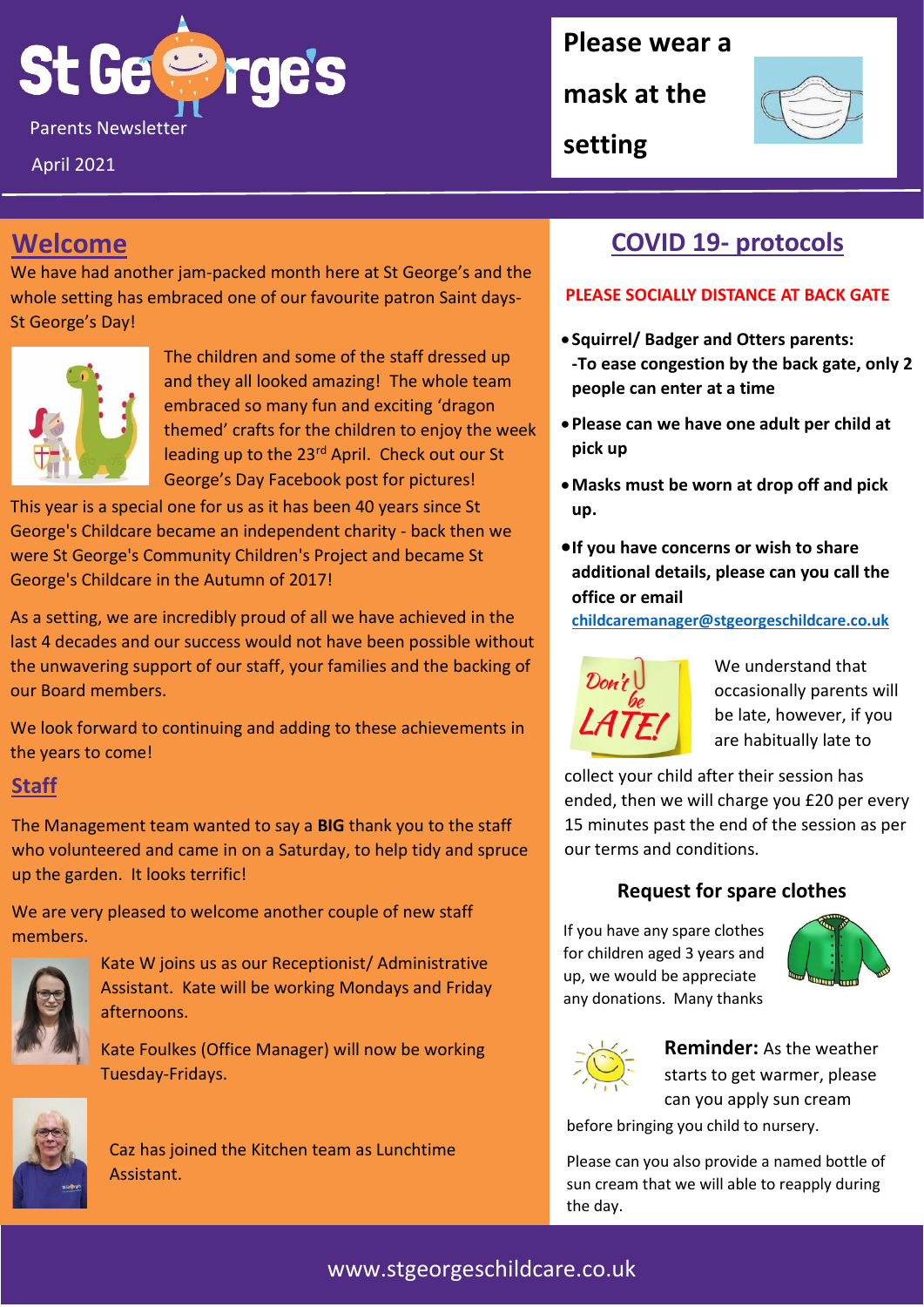## Fundraising

#### **ST GEORGE'S SPRING RAFFLE**

Thank you to everyone who supported our Spring Raffle - we raised a total of **£726**. All profits will be going to the refurbishment of the Den in the garden, which will benefit all the children that come to St George's. The raffle was drawn on Friday 23rd April by our Chairman, Ady Crouch, and the winning raffle numbers were: -

> **1st Prize - £75 Cash Number 92 2nd Prize - Luxury Hamper Number 421 3rd Prize - Gin, Fizz & Wine Goodies Number 53 4th Prize - Pamper Time Basket Number 154 5th Prize - Children's Books & Toys Bundle Number 299 6th Prize - Chocolate Lovers Hamper Number 371 7th Prize - £25 Chatfield Butchers Voucher Number 369**

#### **Summer Fair**

All being well, we are still hoping that our Summer Fair will be able to take place on **Saturday 10th July from 12pm - 2pm.** Please save the date and if you can start collecting bottles for the tombola stall, raffle prizes etc we would be extremely grateful - we won't accept them into nursery just yet, as we are waiting for the next government announcement on May 17th to find out if we can definitely hold this event. Becky would love to hear from any parents who would like to volunteer to help on the day, please contact her on [becky.king@stgeorgeschildcare.co.uk](mailto:becky.king@stgeorgeschildcare.co.uk)



Tesco have a new Community Grants scheme, if you could nominate St George's via the link below, we would be very grateful.

#### [https://tescocommunitygrants.org.uk/](https://eur03.safelinks.protection.outlook.com/?url=https%3A%2F%2Ftescocommunitygrants.org.uk%2F&data=04%7C01%7CBecky.King%40stgeorgeschildcare.co.uk%7C8587bdd5a2ed4c0f176f08d90a351b54%7Cd9f08fb284834091a48337fabab9c985%7C0%7C0%7C637552045486421000%7CUnknown%7CTWFpbGZsb3d8eyJWIjoiMC4wLjAwMDAiLCJQIjoiV2luMzIiLCJBTiI6Ik1haWwiLCJXVCI6Mn0%3D%7C1000&sdata=Mdda%2BWn%2FzLZq3fFZWrRGEH1M0jKwHYciK%2FioUtfwxfU%3D&reserved=0)

er [https://tescocommunitygrants.org.uk/](https://eur03.safelinks.protection.outlook.com/?url=https%3A%2F%2Ftescocommunitygrants.org.uk%2F&data=04%7C01%7CBecky.King%40stgeorgeschildcare.co.uk%7C8587bdd5a2ed4c0f176f08d90a351b54%7Cd9f08fb284834091a48337fabab9c985%7C0%7C0%7C637552045486421000%7CUnknown%7CTWFpbGZsb3d8eyJWIjoiMC4wLjAwMDAiLCJQIjoiV2luMzIiLCJBTiI6Ik1haWwiLCJXVCI6Mn0%3D%7C1000&sdata=Mdda%2BWn%2FzLZq3fFZWrRGEH1M0jKwHYciK%2FioUtfwxfU%3D&reserved=0) but w

## Holiday Club



Holiday Club had fun week in their last week. They went on trips to local parks, where we played by the river and climbed the trees.

We celebrated Holi, ancient Hindu festival to welcome Spring.

We also had an ice cream party, as a parent kindly donated ice cream, cones and sprinkles for us to enjoy on our last day.

May Half term is just around the corner and we have many more exciting activities planned. Please email [kate.foulkes@stegeorgeschildcare.co.uk](mailto:kate.foulkes@stegeorgeschildcare.co.uk) for a booking form.





| <b>May Bank</b><br>Holiday-<br><b>CLOSED</b> | Monday 3rd<br>$\overline{\text{May}}$          |
|----------------------------------------------|------------------------------------------------|
| Little<br><b>Dragons last</b><br>day         | Friday 28 <sup>th</sup><br>May                 |
| <b>May Bank</b><br>Holiday-<br><b>CLOSED</b> | Monday 31st<br>May                             |
|                                              |                                                |
| <b>Holiday Club</b>                          | Tuesday 1st-<br>Friday 4 <sup>th</sup><br>June |
| Little<br><b>Dragons</b><br>return           | Monday 7 <sup>th</sup><br>June                 |

## **Review Us**

[https://g.page/StGeorgesChildcare/](https://g.page/StGeorgesChildcare/review) **[review](https://g.page/StGeorgesChildcare/review)** 

[https://business.facebook.com/pg/S](https://business.facebook.com/pg/StGeorgesChildcare/reviews/?ref=page_internal) [tGeorgesChildcare/reviews/?ref=pa](https://business.facebook.com/pg/StGeorgesChildcare/reviews/?ref=page_internal) [ge\\_internal](https://business.facebook.com/pg/StGeorgesChildcare/reviews/?ref=page_internal)

[St George's Childcare, 7 Chilston Road,](https://www.daynurseries.co.uk/daynursery.cfm/searchazref/50001050GEOA/rcsid/1001#submit-review-tab)  [Tunbridge Wells, Kent TN4 9LP](https://www.daynurseries.co.uk/daynursery.cfm/searchazref/50001050GEOA/rcsid/1001#submit-review-tab)  [\(daynurseries.co.uk\)](https://www.daynurseries.co.uk/daynursery.cfm/searchazref/50001050GEOA/rcsid/1001#submit-review-tab)

### **Facebook**



Visit St George's Facebook page to see the fun activities that the children and staff enjoy!

[www.facebook.com/StGeorgesChildcare](http://www.facebook.com/StGeorgesChildcare)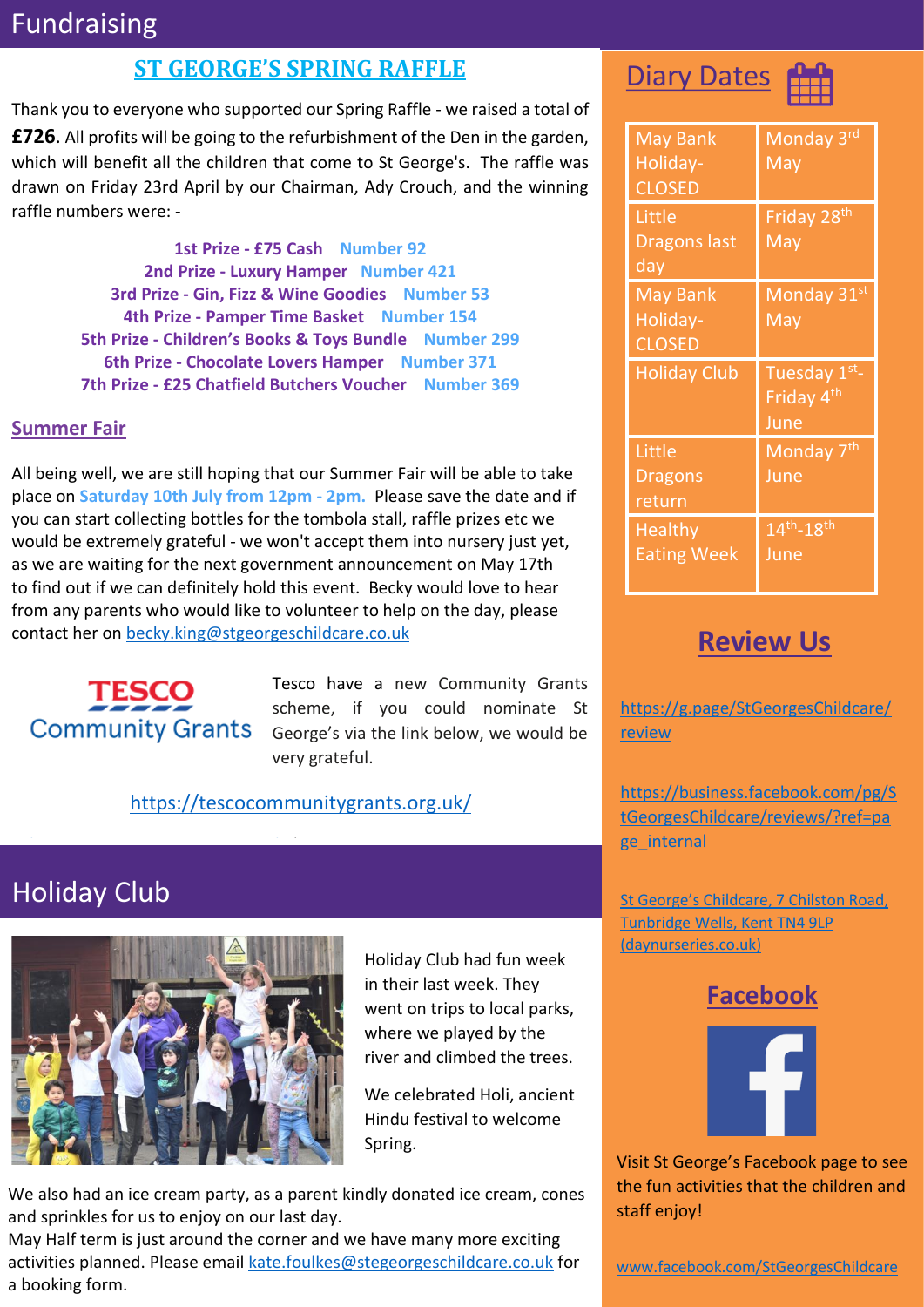

Squirrels have enjoyed experiencing lots of different messy play activities this month. They have made various messy play areas using lentils, oats, paint and shaving foam. The staff have loved seeing the children gain confidence as they explore new sensory play.

For St George's Day, the Squirrels team made a giant green dragon display and pinata. All the children and staff had a great time dressing up.

## Squirrels **Hedgehogs**

This month Hedgehogs have enjoyed exploring their theme 'Insects'. The children have enjoyed making ladybirds using their feet, bumble bees using paint and a potato masher and caterpillars using paper plates. They are waiting for their caterpillars to turn into butterflies which we can then release in our garden, the children are very excited and eager to see their changes each day!

This month in Hedgehogs we also celebrated Earth Day where the children enjoyed making their own planet earths by painting paper plates.

Hedgehogs also had a great day celebrating St Georges Day, the children enjoyed making shields, armour and flags. They loved having lots of red and white messy play and their party tea in the garden!





# After School Club

Moles

After School Club have only been back a few weeks after the Easter break and the team loved hearing about what the children got up in the Easter Holidays.

The team are continuing with their planting theme and the children are always eager to see the progress of their seedlings.

The children have made some beautiful pictures of Spring flowers and added them to their display board.









This month, Moles have been learning about 'People who help us'. They have been excited to make fire engines, police cars, ambulances and a tray for farmers - as well as talking about their Mummies and Daddies who they also said help them! The Moles children have really enjoyed a week of fun and creative activities in the run up to St George's Day- look out for pictures on our Facebook page.

We have also managed to set up our sensory room and bought lots of lovely things for the room with all the donations.

Parents Newsletter April 2021 - April 2021 March 2021 - April 2021 March 2021 - April 2021